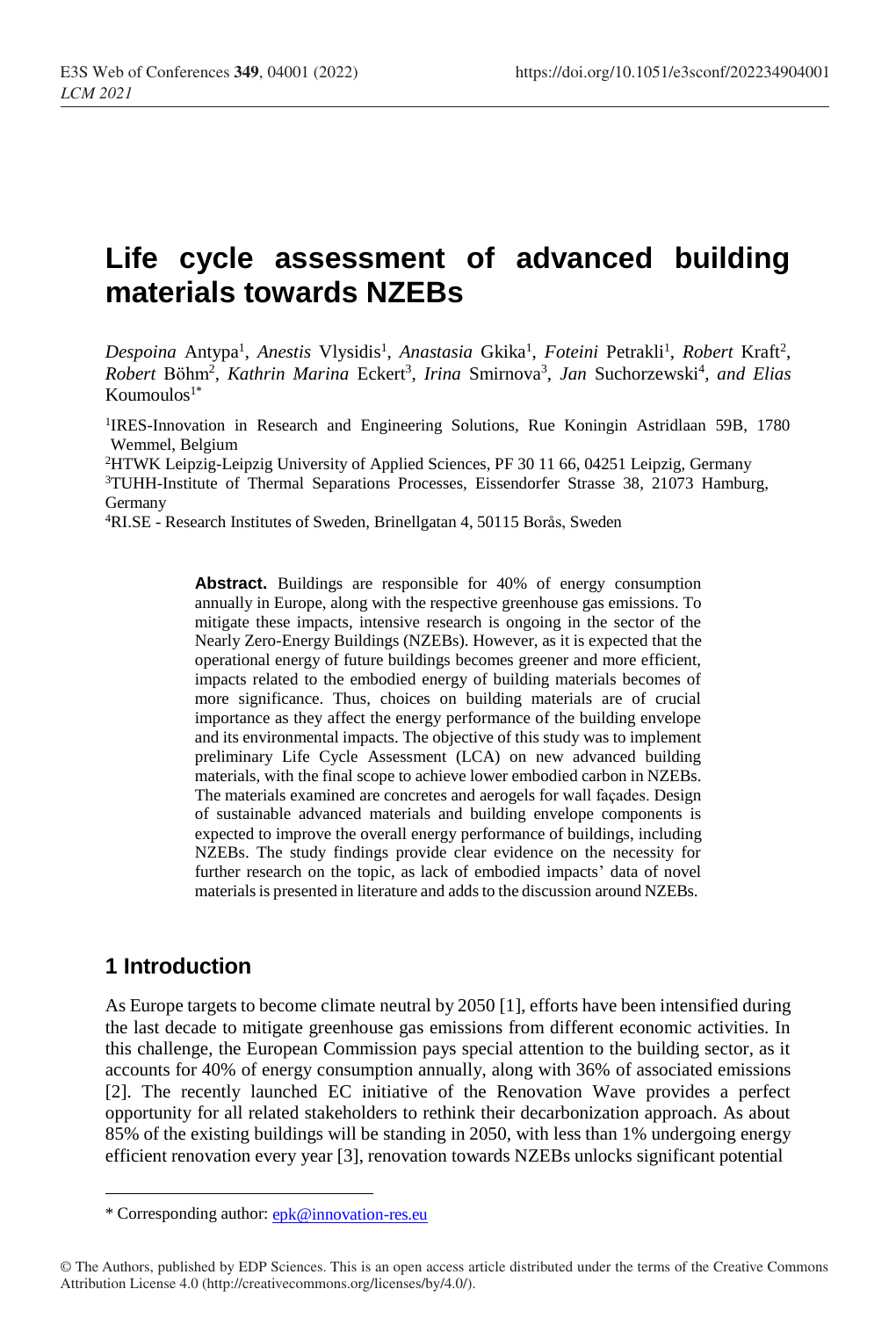to meet the EU climate goals. However, renovation for a climate-neutral Europe, needs to address the energy efficiency and carbon intensity of buildings over their whole life cycle. As solutions for decarbonization of buildings' operational energy gain ground, the embodied energy of building materials becomes of more significance. In this context, the EU project "iclimabuilt" [4] aims to develop and upscale advanced building materials to reach NZEBs balance. To assure materials' sustainability, LCA will be performed in the project framework.

# **2 Embodied Emissions and Product Stage of building materials**

As electricity decarbonizes and buildings turn to more energy efficient, their operational energy is gradually reduced; therefore, their embodied energy and embodied carbon, become of more significance. Research shows that the share of embodied energy in the buildings' life cycle can even reach 74% to 100% for NZEBs [5] and embodied carbon can represent 40% to 70% of whole life carbon in a new low carbon building [6]. While embodied emissions occur to all life cycle phases of the built assets, emissions released before the building use stage are expected to be responsible for half the total carbon footprint of a new building [7], with particularly the product stage of materials estimated to be the main carbon contributor [8]. So, to mitigate the whole life carbon of buildings, research on embodied carbon of building materials' manufacturing needs to be intensified, mainly when it comes to new building materials which lack of respective data.

### **3 NZEB Advanced Materials**

Cellular Lightweight Concrete (CLC) is a lightweight cementitious material that principally consists of a combination of cement, sand (optionally), water, and foam. Its thermal conductivity and price can become comparable with these of Expanded Polystyrene. If silica aerogel is added, the thermal conductivity can reach  $30 \text{ m} \cdot \text{W/(m} \cdot \text{K)}$ . CLC is non-flammable and is not releasing toxic gases when heated. As it consists 99% of mineral components, it can be used as secondary source, i.e., feedstock for cement production [9, 10].

The new high-performance composite Textile Reinforced Concrete (TRC) is created by combining corrosion-resistant reinforcement structures made of carbon fibres in the form of mats and bars with sustainable concrete compositions. The material properties of TRC allow reducing drastically the thickness of the inner and outer layers of sandwich elements due to its high mechanical performance and durability. By reducing the concrete cover, enormous concrete savings and the associated emissions savings can be achieved [11], making TRC an excellent candidate material for concrete-based facades. Thisstudy focuses on the assessment of the concrete used in the TRC, while the carbon fibre mat will be assessed at a later stage.

Aerogels are lightweight nanomaterials that due to the fine and open-pore structure resulting in low densities, can reach very low thermal conductivities, about 15 m·W/(m·K) [12, 13]. Aerogels assessed in this study are: i) silica, ii) cellulose with ammonia solution and iii) cellulose with sodium hydroxide solution. Supercritical drying by  $CO<sub>2</sub>$  extraction is applied in the manufacturing process, as considered to be safer and more environmentfriendly than other drying processes, applicable in all gel kinds [12].

# **4 LCA Methodology**

#### **4.1 Goal and Scope**

The applied LCA methodology in this study is in accordance with the international standards of ISO 14040 and ISO 14044 [14, 15] and the European standards EN 15804:2012+A1:2013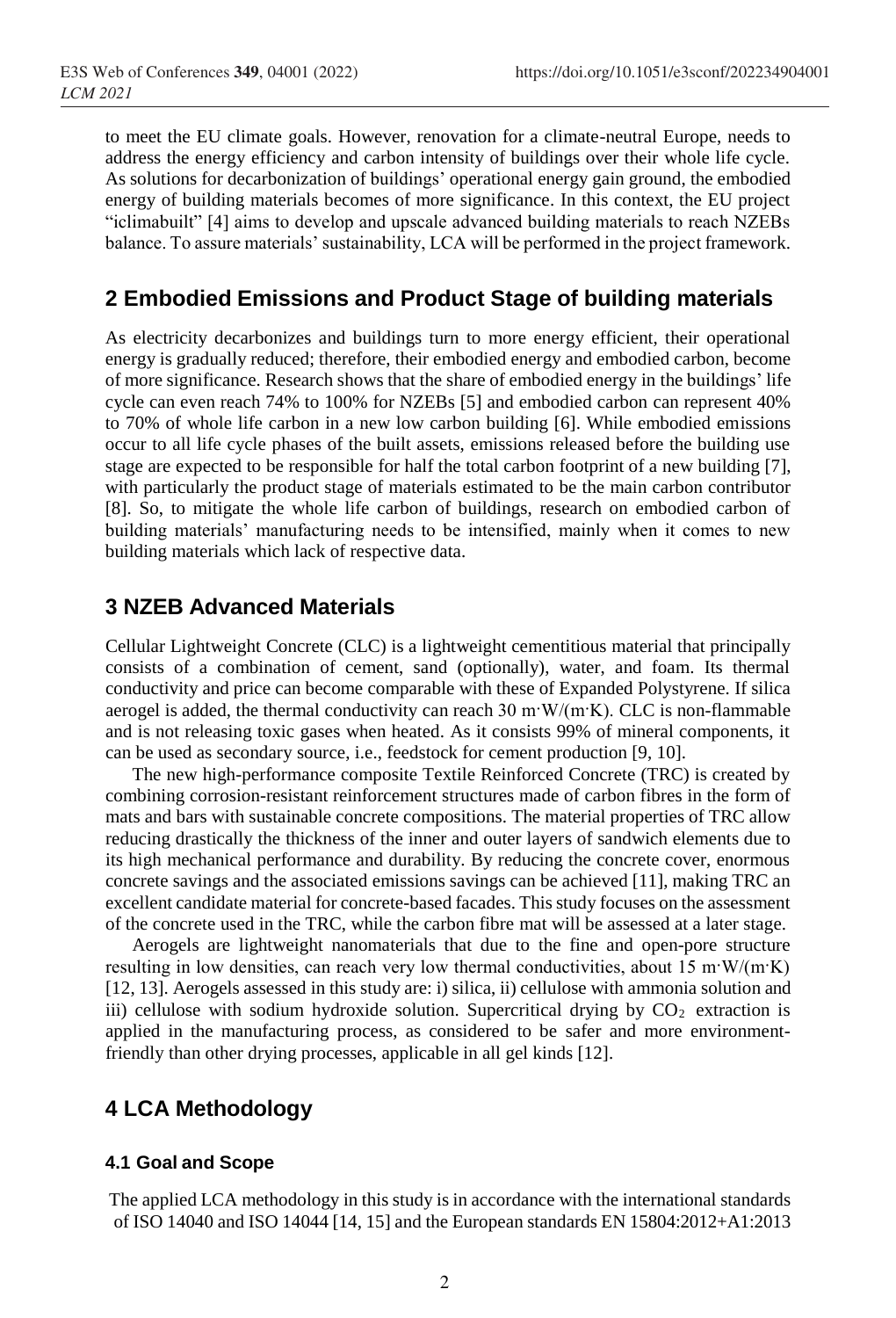and EN 15978:2011 [16, 17]. The goal of the study was to perform preliminary LCA of the potential environmental impacts of advanced building materials, with the scope to achieve lower embodied carbon in NZEBs. The study follows a "cradle to gate" approach, so it implements LCA at the Product Stage (A1-A3) of building materials, according to the classification of the life cycle stages of building materials based on European standards [16]. When implementing LCA on a building component, the Functional Unit (FU) for thermal insulation products is usually defined as: "Thermal insulation of 1m² of a building element, with an insulation thickness that gives a thermal transmittance Uc of the element as defined in the vertical rules, with a design life span of 50 years". However, this study is a preliminary LCA oriented to building material level. The examined materials are shown in Table 1, with the FUs considered and with the iclimabuilt partners responsible for material development.

#### **4.2 LCI Data Collection**

Primary data collection took place by tailor-made Life Cycle Inventory (LCI) questionnaires, addressed to the iclimabuilt partners. Such data are not analytically presented here due to the principle of confidentiality. Background LCI data were sourced from the professional database Ecoinvent v3.7.1, considering the European conditions in terms of electricity and water inputs. Proxy values through peer-reviewed literature were used when necessary.

#### **4.3 LCIA**

The Life Cycle Impact Assessment (LCIA) was implemented by the SimaPro software v9.1.1.7. According to the European standards recommendations [16], seven environmental impact categories, presented with their units, were selected to assess the materials examined. LCIA was implemented using the CML-IA (baseline) method, since it is included in SimaPro and covers the seven impact categories selected for the LCIA:

- Global warming potential (100a) (kg CO2 eq)
- Ozone depletion (kg CFC-11 eq)
- Acidification potential of soil and water (kg SO2 eq)
- Depletion of abiotic resources (elements) (kg Sb eq)
- Depletion of abiotic resources (fossil fuels) (MJ)
- Photochemical ozone creation potential / oxidation (kg C2H4 eq)
- Eutrophication potential (kg PO4 eq)

# **5 Results**

The LCIA results for each building material examined in terms of contribution to the Global Warming Potential (GWP) are presented in Table 1.

| iclimabuilt materials       | iclimabuilt partners | $GWP$ (kg $CO2$ eq / FU) |      |
|-----------------------------|----------------------|--------------------------|------|
| CLC.                        | RI.SE                | 0.574                    | 1 kg |
| Concrete for TRC            | <b>HTWK</b>          | 0.133                    | 1 kg |
| Silica Aerogel              | TUHH                 | 0.88                     | 1 L  |
| Cellulose Aerogel (ammonia) | TUHH                 | 0.87                     | 1 L  |
| Cellulose Aerogel (sodium   | TUHH                 | 0.85                     |      |

**Table 1.** GWP of building materials assessed – Product Stage (A1-A3)

The following figures present the LCIA results in the form of staked 100% graphs for all impact categories addressed. Results are presented as normalized, due to confidentiality.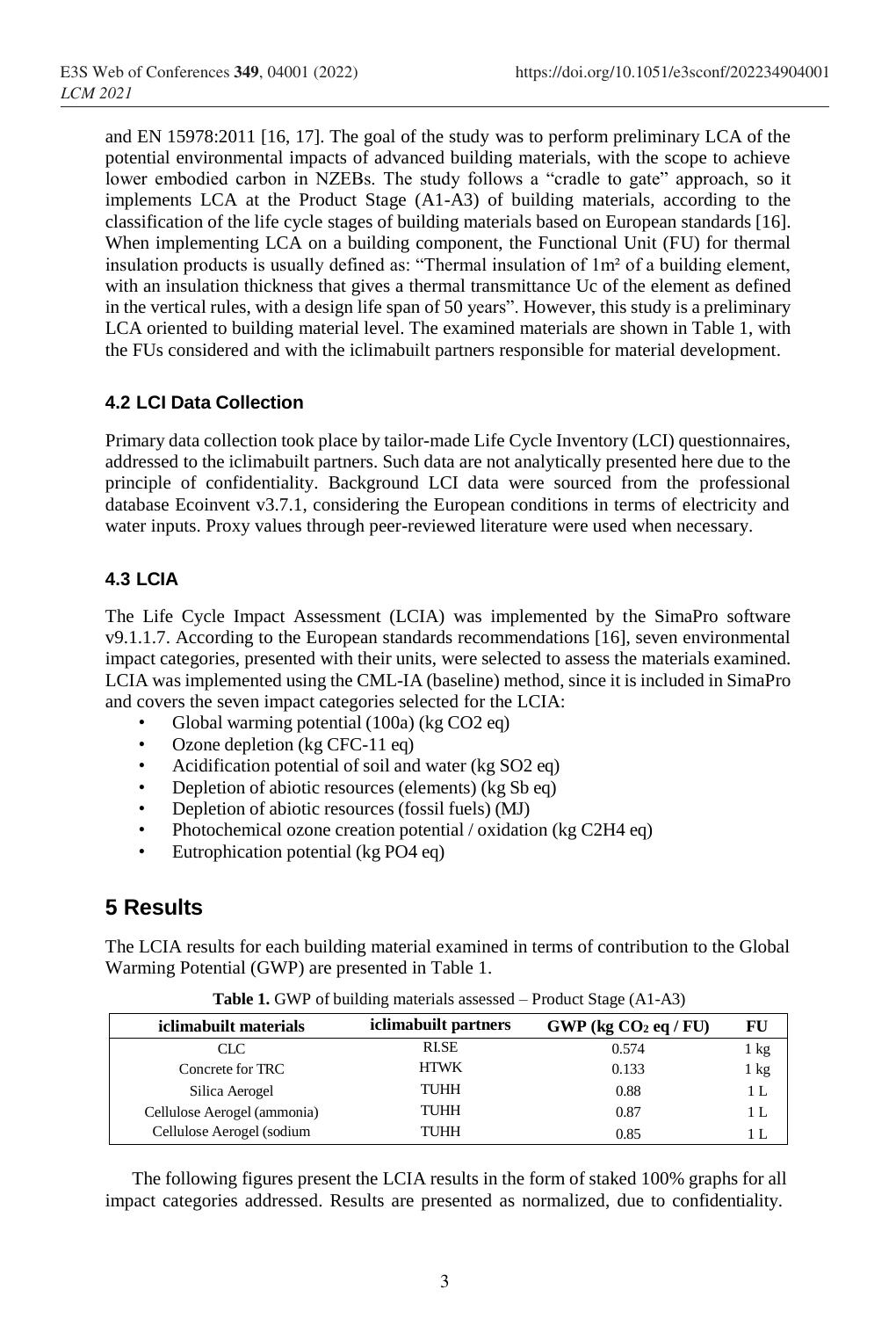Legends show the material and energy inputs and outputs for each examined material. Fig. 1 presents the LCIA results for the CLC. According to the environmental hotspot analysis, the cement raw materials represent the largest share for all impact categories, contributing to GWP by 87%. The foaming agent mainly contributes to Eutrophication and Photochemical oxidation, while other materials affect Abiotic depletion (fossil). The GWP results of the CLC assessed are compared to literature on foam concretes [18, 19] in Table 2, showing that the results of this study lie in the same levels with similar studies. Fig. 2 presents the LCIA results for the concrete assessed, used in the TRC. The hotspot analysis shows that cement raw materials present the largest share for all impact categories, except Eutrophication, contributing to GWP by 92%. Other materials contribute with 10% to 18% to Ozone depletion, Acidification, Abiotic depletion (fossil) and Photochemical oxidation. Generated waste is the main contributor to Eutrophication with 60%, with cements' contribution 37%. Required electricity and water are not significant to any of the impact categories assessed.





Waste

Crane depetion

Cements Production Cements Production of the Cements

Elation pricetic

Nortication deploiter

Aciditication

■ Water ■ Electricity

|  |  | Table 2. GWP of different types of foam concrete - Product Stage (A1-A3) |  |  |
|--|--|--------------------------------------------------------------------------|--|--|
|  |  |                                                                          |  |  |

0% 20% 40% 60% 80% 100%

| <b>Reference</b>   | Different types of foam concrete                | $GWP$ (kg $CO2$ eq/kg) |  |
|--------------------|-------------------------------------------------|------------------------|--|
| This study         | CLC iclimabuilt                                 | 0.574                  |  |
| ZIMELE et al. [18] | FM 2.4 MP compressive strength                  | 0.44                   |  |
| ZIMELE et al. [18] | FM 12.5 MP compressive strength                 | 0.68                   |  |
| Lim et al. $[19]$  | $CTRLFC = LFC 100\%$ river sand                 | 0.476                  |  |
| Lim et al. $[19]$  | $75QDLFC = LFC 75%$ quarry dust, 25% river sand | 0.442                  |  |
| Lim et al. $[19]$  | $100QDLFC = LFC 100%$ quarry dust               | 0.43                   |  |

Fig. 3 presents the LCIA results for the silica aerogels assessed, produced by sodium silicate. Even though recycled by 95%, ethanol is the main contributor in most of the impact categories assessed, with a share of 50% to GWP. As shown in Fig. 3, the supercritical CO2 (sCO2) used in aerogel drying presents a share of 28% in GWP and of 40% to Ozone depletion, even though assumed to be recycled by 95%. Sodium silicate mainly burdens Abiotic depletion (elements) with over 90% and contributes to GWP, Ozone depletion and Acidification (over 20%).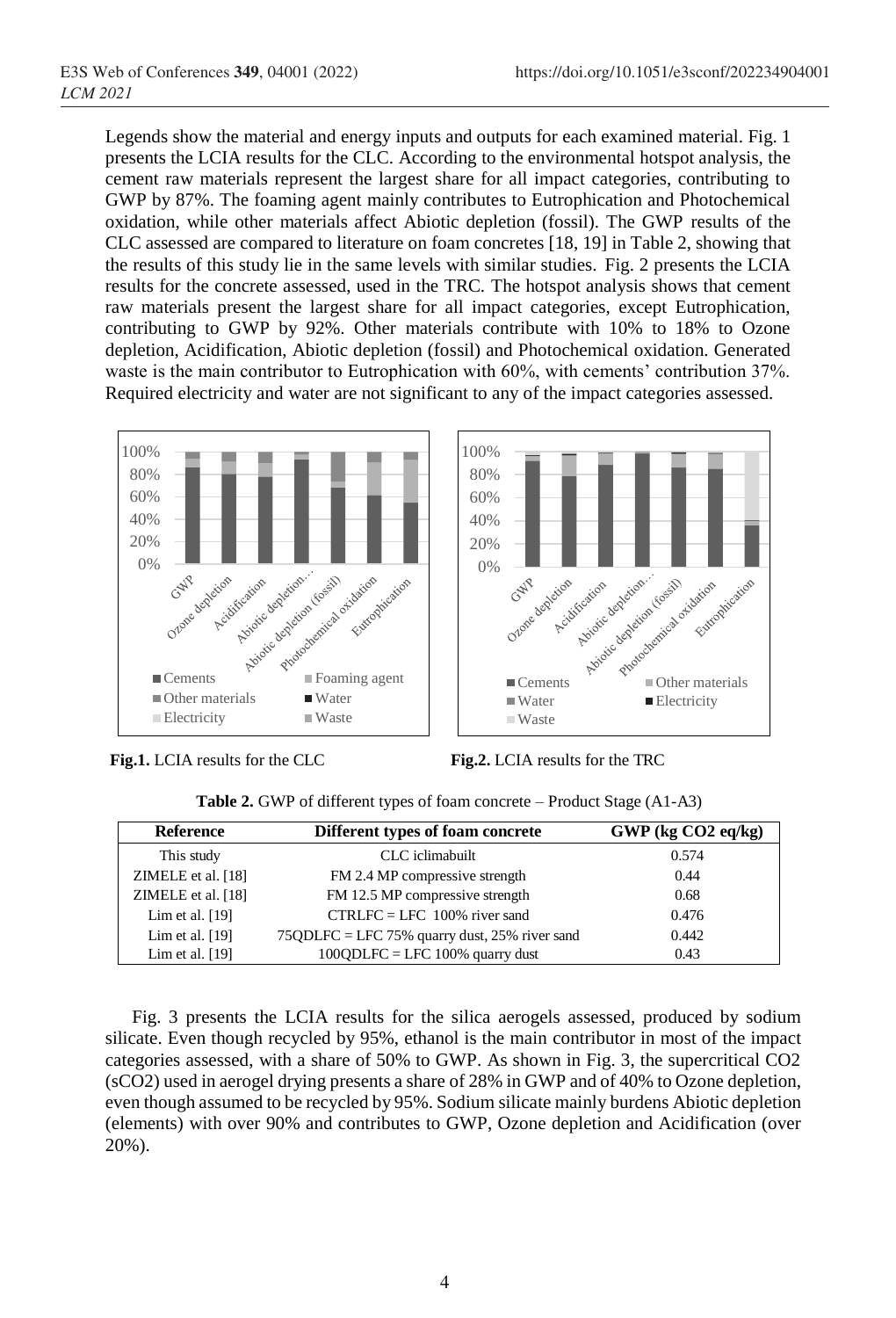

**Fig.3.** LCIA results for the Silica Aerogel

Fig. 4 presents the LCIA results for the cellulose aerogels assessed, produced using ammonia solution (left) and sodium hydroxide solution (right). In both cases, as in the silica aerogel assessed, even though ethanol is recycled by 95%, it is the main contributor to GWP with a share of 50%. It is also the largest contributor to Abiotic depletion (fossil) and Photochemical oxidation. As shown in Fig. 4, the  $\rm sCO_2$  used in aerogel drying has a share of 28% in GWP, even though assumed to be recycled by 95%. Also, cellulose burdens other categories like Eutrophication and Abiotic depletion (elements), while required electricity and water, and generated waste, are negligible to the categories assessed. In general, the LCIA results of the two types of cellulose aerogels are similar.



 **Fig.4.** LCIA results for Cellulose Aerogels

# **6 Conclusions**

The objective of this study was to perform the preliminary LCA of advanced building materials that are developed and will be upscaled in the framework of the iclimabuilt EU project towards NZEBs, with lower embodied carbon. For concretes and aerogels examined, results indicated that electricity and water required were not significant to the environmental impact categories assessed, while the waste generated was a main contributor only to Eutrophication and only for the TRC. So, the environmental burden lies in the raw material inputs. Regarding climate change, the GWP of the CLC examined was in line with the GWP levels of other foam concretes in literature.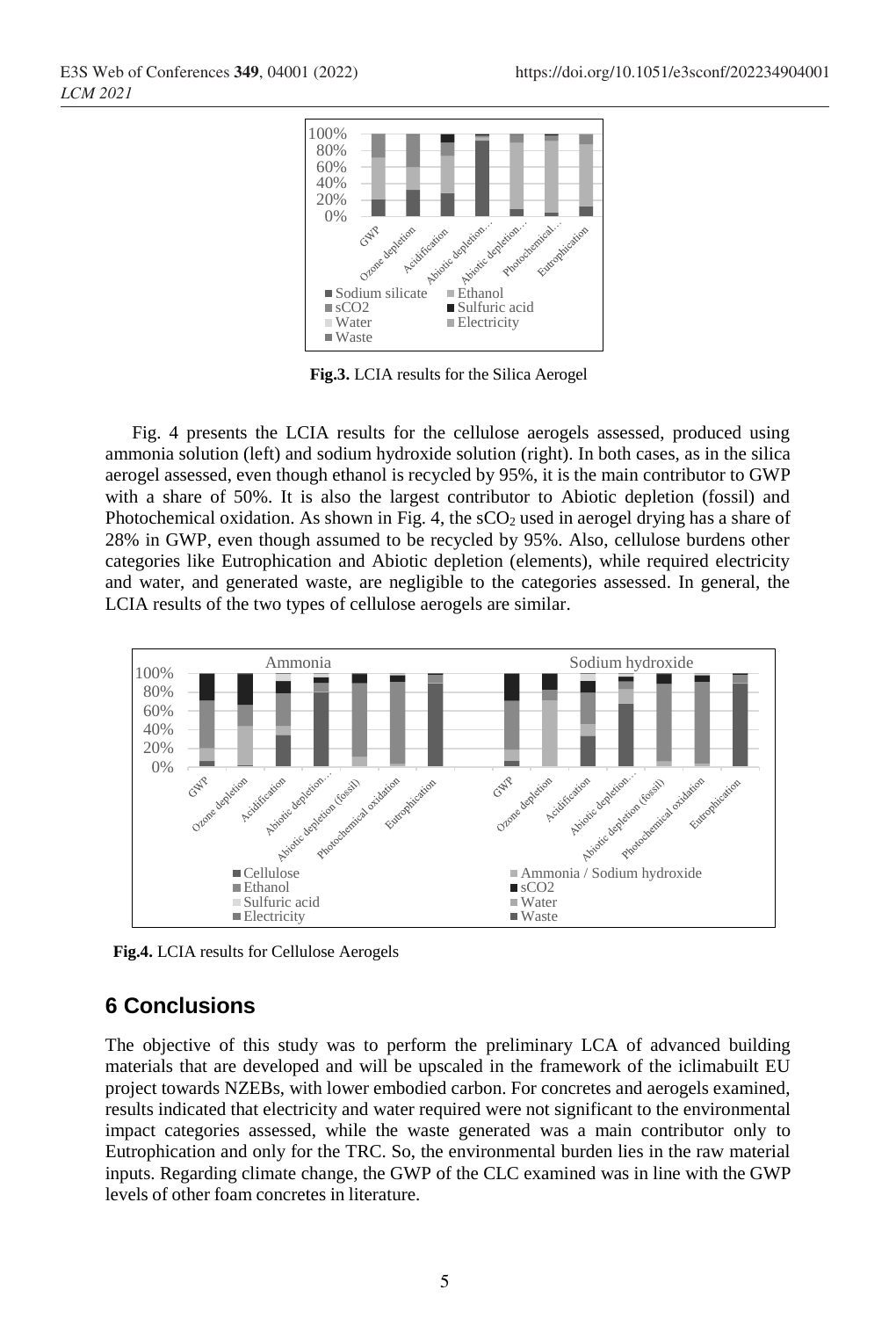The concrete for the TRC results in low GWP (0,133 kg  $CO<sub>2</sub>$  eq / kg), providing sustainable potential alternative of structural layers for wall façades. No important differences in GWP by the different types of aerogels were identified. However, as cellulose is one of the most promising environmentally friendly compounds for thermal insulation, investigation grows towards environmental improvement of such aerogels. The study also reveals a general necessity to enrich LCI databases for advanced building materials, as there is lack of environmental impacts' data in literature.

# **7 Future work**

Future work in iclimabuilt includes LCA of all project materials and their combinations to provide building envelope products. Their environmental impacts will be further analysed in a specific building context, with their functional characteristics adequately addressed. Endof-Life (EoL) scenarios will be investigated, assessing the feasibility of disassembly options and of alternative construction and demolition (C&D) waste treatment, so that materials and products can be reused in future buildings and thus serve circular economy. As these materials and products are for the moment developed in laboratory and pilotscale, there isstill large potential for environmental improvements to be achieved by sustainable design and upscale.

**Acknowledgments**. This research has received funding from the European Union's Horizon 2020 research and innovation programme *iclimabuilt*, under Grant Agreement No. 952886.

# **References**

- 1. European Commission. The European Green Deal COM/2019/640 final (2019)
- 2. European Commission Department: Energy In focus: Energy efficiency in buildings, Brussels (2020)
- 3. European Commission. A Renovation Wave for Europe greening our buildings, creating jobs, improving lives COM (2020) 662 final SWD (2020) 550 final (2020)
- 4. European funded project iclimabuilt <https://iclimabuilt.eu/>
- 5. A. Chastas, T. Theodosiou, D. Bikasa, K. Kontoleon, Procedia Environmental Sciences, **38** pp. 554-561 (2017)
- 6. LETI Climate Emergency Design Guide (2020)
- 7. World Green Building Council, Bringing embodied carbon upfront, Report (2019)
- 8. H. Yan, Q. Shen, L. C. H. Fan, Y. Wang, L. Zhang, Building and Environment **45** issue 4, pp. 949–955 (2010)
- 9. J. Suchorzewski, M. Prieto, U. Mueller: *HPC and FRP textile reinforced HPC enhanced with self-sensing properties,* in the Proceedings of HiPerMat 2020, 5th International Symposium on Ultra-High-Performance Concrete and High-Performance Construction Materials; Structural Materials and Engineering Series, Germany, Kassel (2020)
- 10. M. Flansbjer, N. Williams, D. Vennetto, U. Mueller, International Journal of Concrete Structures and Materials, 12:71 (2018)
- 11. C. Scope, E. Guenther, J. Schütz, T. Mielecke, E. Mündecke, K. Schultze, P. Saling: Civil Engineering Design, 2:143–158 (2020)
- 12. I. Smirnova, P. Gurikov, The Journal of Supercritical Fluids **134** pp. 228-233 (2018)
- 13. D. Illera, J. Mesa, G. Humberto, H. Maury, MDPI Coatings, 8(10), 345 (2018)